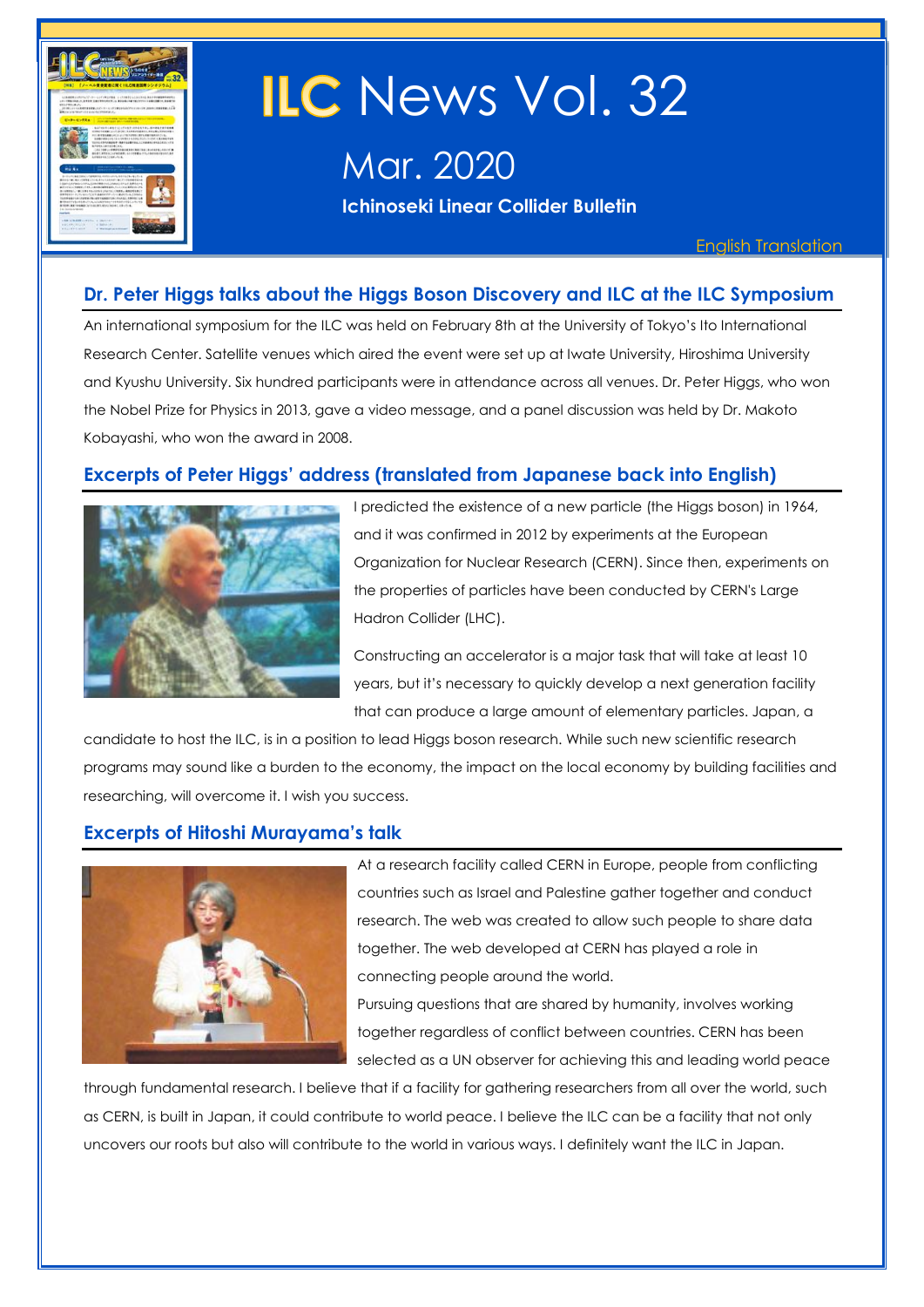## Pick Up News

## **ILC-related seminars at Ichinoseki Daini High School**



At Ichinoseki Daini High School, an ILC-related seminar, 'Thinking about the Future of the Community' was held by the school and city. Two hundred first-grade students received a lecture on the outline of the ILC and town development. The students then in groups, discussed future town development, put together a poster and made a presentation.

## **ILC-related lectures at Hanaizumi High School**



On November 28th, an ILC-related lecture 'Let's think about the local region in regard to the ILC' was hosted by the school and city. Professor Shinya Narita of Iwate University and Amanda Wayama of Iwate Prefecture Office of International Affairs gave a lecture on the outline of the ILC, future urban development, and multiculturalism to all 105 students of the school.

## **Ichinoseki Technical High School students make a school visit**



'Let's learn along with High School Students! Electricity in our daily lives' by the Ichinoseki Technical High School Visiting Class Program was held on February 12th, at Akogi Elementary School. Eight students of the electronics department received a lecture on the ILC in advance to prepare their own teaching materials, which were used to explain the ILC to a science class of 48 sixth-grade students at Akogi Elementary School.

## **Special ILC classes at junior high schools**



Ichinoseki carries out special lessons on the ILC to junior high school students within the city. In February, lectures and cloud chamber experiments were conducted at four schools (Hagisho, Ohara, Sakuramachi, Okita) by Dr. Masakazu Kurata, researcher at the Institute for Particle and Nuclear Research, High Energy Accelerator Research Organization (KEK).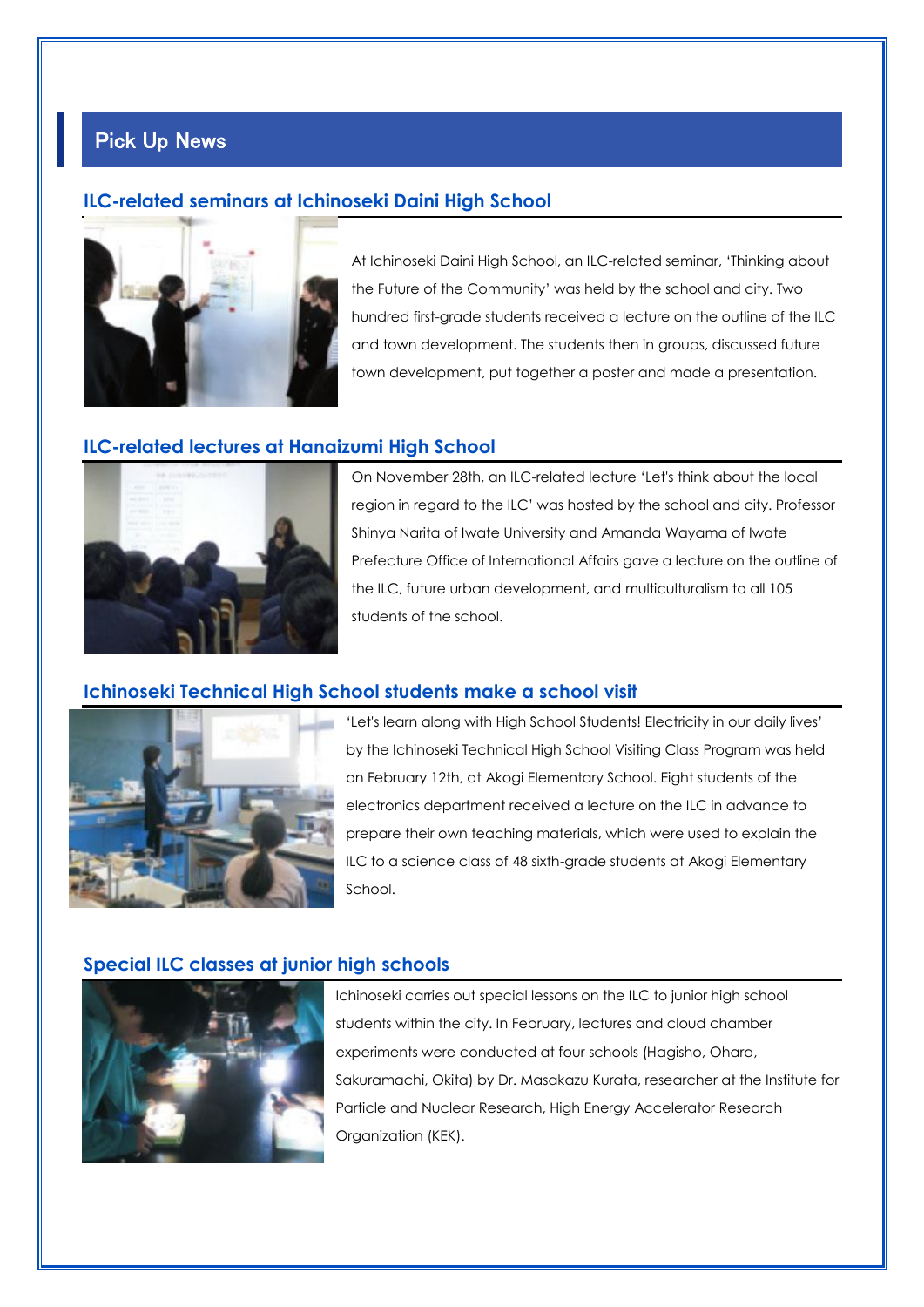# Q & A Corner

#### Q: What are the advantages of the ILC?

A: The ILC is a major project that will conduct world-leading research and help model a foundation for international scientific and technological innovation. In terms of Iwate of Northern Japan, a large number of human resources will be established and exchanged, plus the ILC will become a symbol of creative reconstruction following the Great East Japan Earthquake and Tsunami. In addition to its physical significance, the ILC is expected to bring new life to the region as prefectures and related organizations are working together toward the following.

- 1. Foreign researchers, cutting-edge technologies, and diverse local resources (primary industries, local businesses, etc.) will combine to form an international research hub where people, goods and information travel to and from, around the globe.
- 2. With the establishment of an innovation hub that supports the industrialization of ILC-related technologies and research results, Iwate will become a region of choice from companies around the world, drawing in people and goods, and creating new service industries. The region will be bustling with activity.
- 3. Town planning will promote sustainable and energy-efficient management, such as the development of research and living facilities using prefectural timber, and the utilization of energy using the exhaust heat from the ILC.
- 4. Convenience for foreign researchers and their families, and local residents living in the community will increase with the introduction of the Internet of Things (IOT), artificial intelligence (AI) and the use of automatic translation in various fields, such as medical care and education, creating a community where cultures integrate.
- 5. With the construction of the ILC will come advances in science tourism which will utilize prefectural science facilities such as science museums and observatories. Science communication between foreign researchers and students would further science and technology education. It'll create a sphere in which many would visit.

## News Clippings

## **Kenshi Hirokane receives a special manga award**

On January 25th, the Iwate Manga Grand Prix and the Mangakyo Iwate Special Prize award ceremonies were held. Manga artist Kenshi Hirokane received a special award for contributing to the publicizing of the ILC through his manga, Chairman Kosaku Shima. Hirokane, who spoke with Governor Tasso said, "I hope many people get to know about the ILC."

## **The 2020 Academic Master Plan announced**

The Science Council of Japan (SCJ) published the 2020 Academic Master Plan on January 30th, and the ILC project was placed as a project within the list of 'Large-Scale Research Projects' with academic significance. MEXT selected the ILC as a candidate for further hearings, which is part of the process for eventually being selected as an important large-scale project.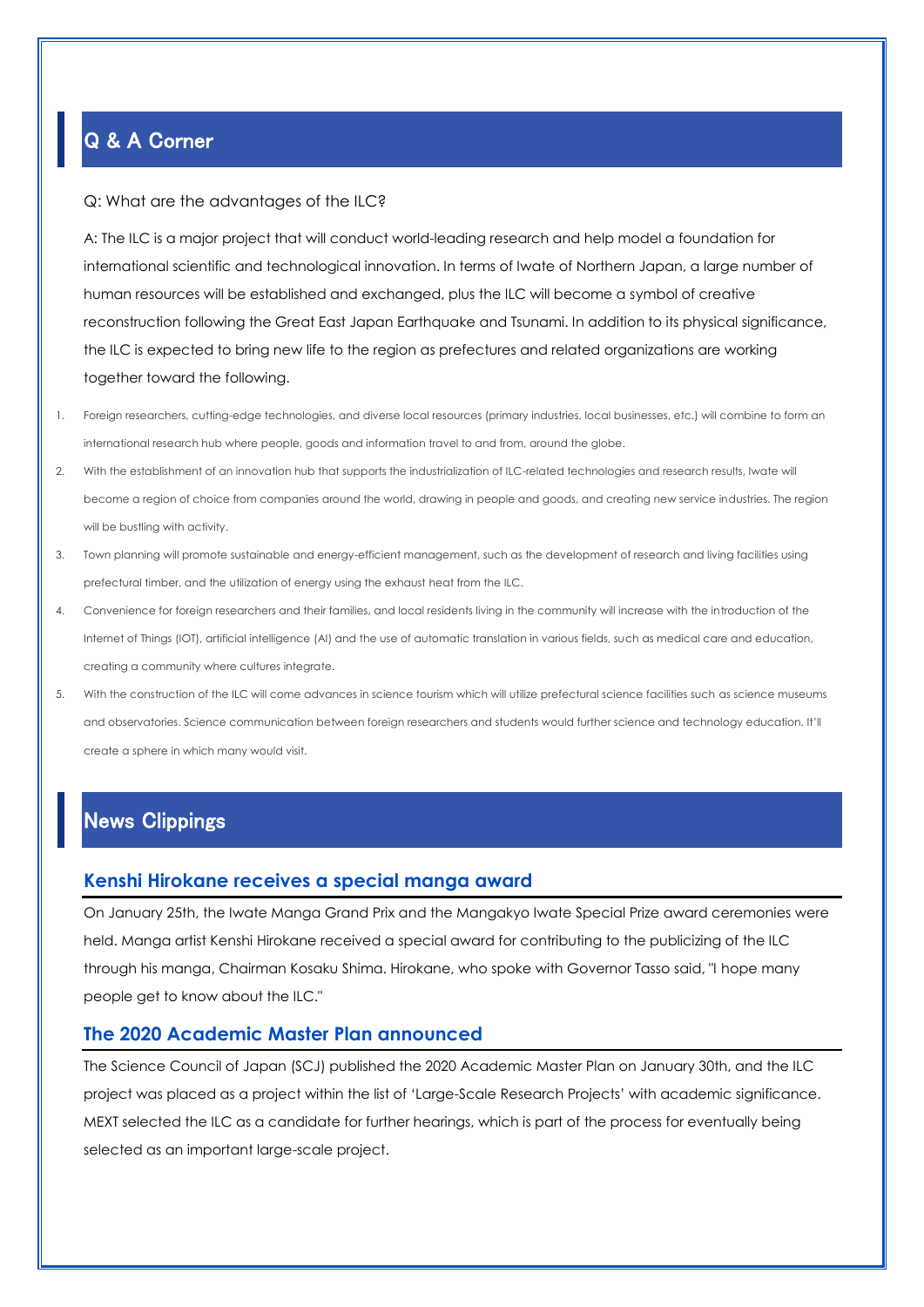## **Mamoru Oshii Wanko Soba Contest**



On February 11th, Hanamaki held a Wanko Soba (competitive eating of buckwheat noodle) Contest where film director and ILC Supporter's founder, Mamoru Oshii participated as a guest. At the talk show, he spoke about his hope for citizens to appeal to the government the necessity of the ILC as well as expressing his desire to work towards the construction of the ILC. Oshii ate 59 shots of buckwheat noodles.

#### **The ILC Promotion Model Schools present their results**



On February 19th, Iwate Prefecture hosted the 'Human Resource development for the future ILC' event where students of the eight ILC Promotion Model Schools gathered to discuss the results of their projects during the last fiscal year. Ichinoseki Daiichi High School, the city's sole participating school, presented on fieldwork which looked into the geography, history and environment around the ILC candidate site as well as results and considerations centered on their experiment, 'moving magnets with batteries'. At the end of the gathering, students

split into groups and discussed how they'd like to see Iwate change through the ILC.

#### **ILC commentary seminar held**

Eighty people attended the ILC commentary seminar held by the Tohoku ILC Preparatory Office and KEK at Okutama Citizen Center on February 2nd. The seminar was also held in Murone in December and in Higashiyama in January. The latest movements on the project and matters of interest concerning the ILC were addressed.

## Bell's Corner

## **On sickness**

Anyone who falls ill overseas will most likely have some anxieties. An anxiety of mine was whether I should go to a specific clinic or hospital to have my symptoms seen. In Australia, as long as it's not an emergency, the first move would be to go to a GP. If the GP is unable to treat you, they will then refer you to the next step, whether it be to go to a hospital or a specialty clinic. As there is no GP system in Japan, this was the first time in my life where I had to think of what symptoms would correspond to what medical facility.

Besides the system, when a visitor from a foreign country comes to Japan, the first thing that would cause an issue is communication. From my experience, these are some common ways that foreign patients deal with communication issues in Ichinoseki: go to a medical facility with a friend or interpreter who can speak both the patient's native language and Japanese or utilize mobile applications (such as Google translate) to aid in